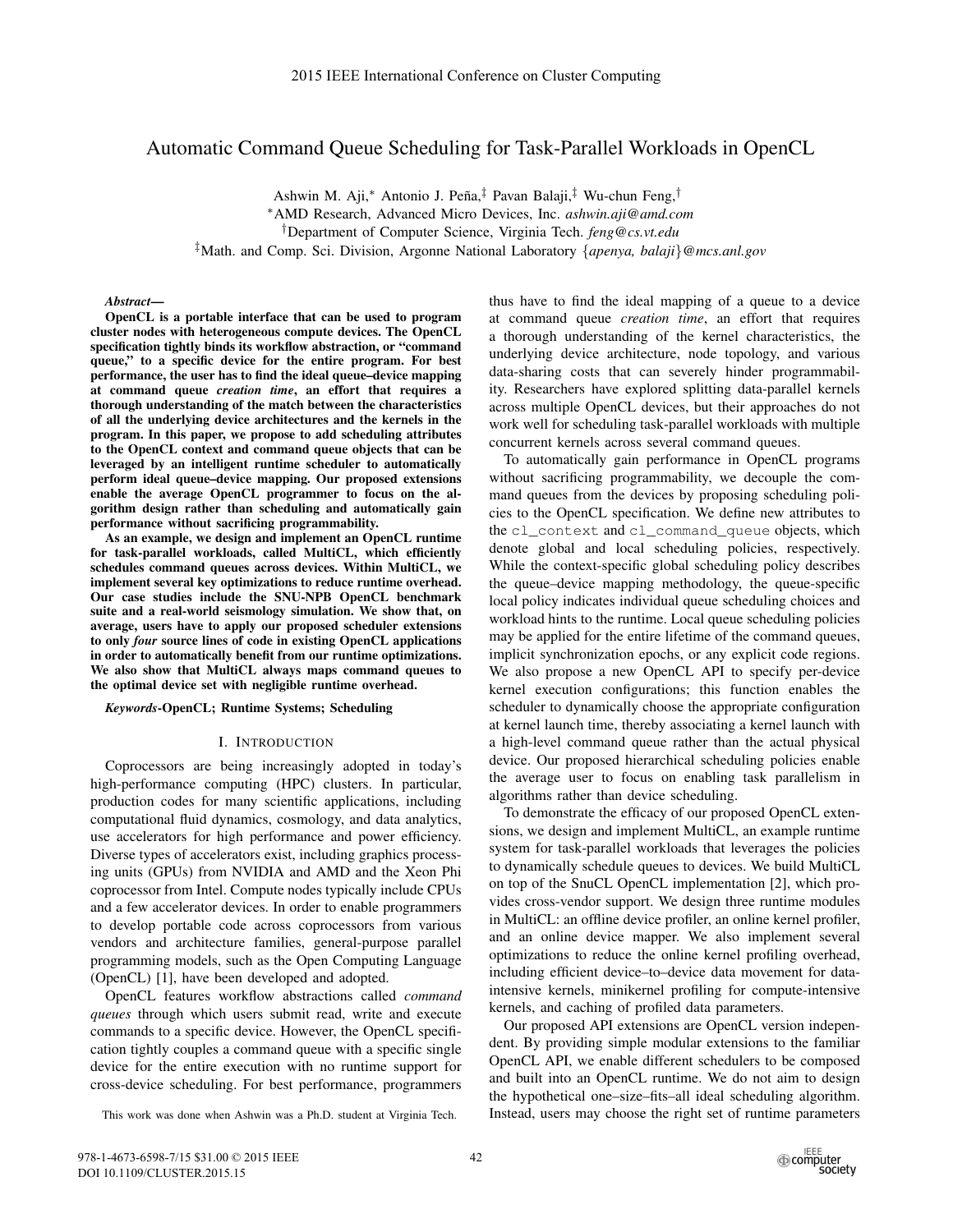to control scheduling decisions depending on the program's requirements and the user's programming skill level. Our solution thus enhances programmability and delivers automatic performance gains.

Our case studies include the SNU-NPB OpenCL benchmark suite and a real-world seismology simulation. We show that, on average, users have to modify only *four* source lines of code in existing applications in order to benefit from our runtime optimizations. Our MultiCL runtime always schedules command queues to the optimal device combination, with an average runtime overhead of 10% for the SNU-NPB benchmarks and negligible overhead for the seismology simulation.

The paper is organized as follows. In Section II we describe relevant details of the OpenCL programming model, and in Section III we discuss some related work. In Section IV, we describe our proposed OpenCL extensions. The MultiCL runtime design and optimizations are discussed in Section V, and an experimental evaluation is presented in Section VI. We present concluding thoughts in Section VII.

#### II. BACKGROUND

In this section, we review the OpenCL programming model and describe the SnuCL framework and runtime system, which we extend in this work.

### *A. OpenCL Programming Model*

OpenCL [1] is an open standard and parallel programming model for a variety of platforms, including NVIDIA and AMD GPUs, FPGAs, Intel Xeon Phi coprocessors, and conventional multicore CPUs, in which the different devices are exposed as accelerator coprocessors. OpenCL follows a kernel-offload model, where the data-parallel, compute-intensive portions of the application are offloaded from the CPU host to the coprocessor device.

OpenCL developers must pick one of the available platforms or OpenCL vendor implementations on the machine and create *contexts* within which to run the device code. Data can be shared only across devices within the same context. A device from one vendor will not typically be part of the same platform and context as the device from another vendor.

While OpenCL is a convenient programming model for writing portable applications across multiple accelerators, its performance portability remains a well-known and open issue [3]. Application developers may thus maintain different optimizations of the same kernel for different architectures and explicitly query and schedule the kernels to be executed on the specific devices that may be available for execution.

In OpenCL, kernel objects are created per context. However, the kernel launch configuration or work dimensions are set globally per kernel object at kernel launch, and per-device kernel configuration customization is possible only through custom conditional programming at the application level. No convenient mechanism exists, however, to set different kernel configurations for different kernel-device combinations dynamically. Therefore, the OpenCL interface and device scheduling are tightly coupled.

### *B. SnuCL*

SnuCL [2] is an open source OpenCL implementation and runtime system that supports cross-vendor execution and data sharing in OpenCL kernels. This OpenCL implementation provides users with a unified OpenCL platform on top of the multiple separate vendor-installable client drivers. SnuCL features an optional cluster mode providing seamless access to remote accelerators using MPI for internode communications.

In our work we extend SnuCL's single-node runtime mode for cross-vendor execution. Although our optimizations can be applied directly to the cluster mode as well, these fall out of the scope of this paper.

### III. RELATED WORK

The problem of scheduling among CPU and GPU cores has been extensively studied and falls broadly into two categories: interapplication scheduling and intra-application scheduling.

### *A. Interapplication Scheduling*

Interapplication schedulers [4], [5] distribute entire kernels from different applications across the available compute resources. Their solutions are designed primarily for multitenancy, power efficiency, and fault tolerance in data centers.

Remote accelerator virtualization solutions such as the cluster mode of SnuCL, rCUDA [6], [7], or VOCL [8] provide seamless access to accelerators placed on remote nodes. These address the workload distribution concern in different ways. SnuCL's cluster mode permits remote accelerator access in clusters only to those nodes within the task allocation, and users have to implement their own workload distribution and scheduling mechanisms. rCUDA enables global pools of GPUs within compute clusters, performing cross-application GPU scheduling by means of extensions to the cluster job scheduler [9]; as with SnuCL, users have to explicitly deal with load distribution and scheduling within the application. VOCL implements its own automatic scheduler, which can perform device migrations according to energy, fault tolerance, ondemand system maintenance, resource management, and loadbalancing purposes [10], [11]. This scheduling mechanism, however, is limited to performing transparent context migrations among different accelerators; it is not aimed at providing performance-oriented workload distribution and scheduling.

While some of these solutions provide scheduling support across applications, our solution provides scheduling capabilities across command queues *within* an application.

### *B. Intra-application Scheduling*

Intra-application scheduling strategies are programming model dependent. These distribute either loop iterations in directive-based applications or work groups in explicit kernel offload-based models; in other words, *work* can mean either loop iterations or work groups. These are essentially *device aggregation* solutions, where the scheduler tries to bring homogeneity to the heterogeneous cores by giving them work proportional to their compute power.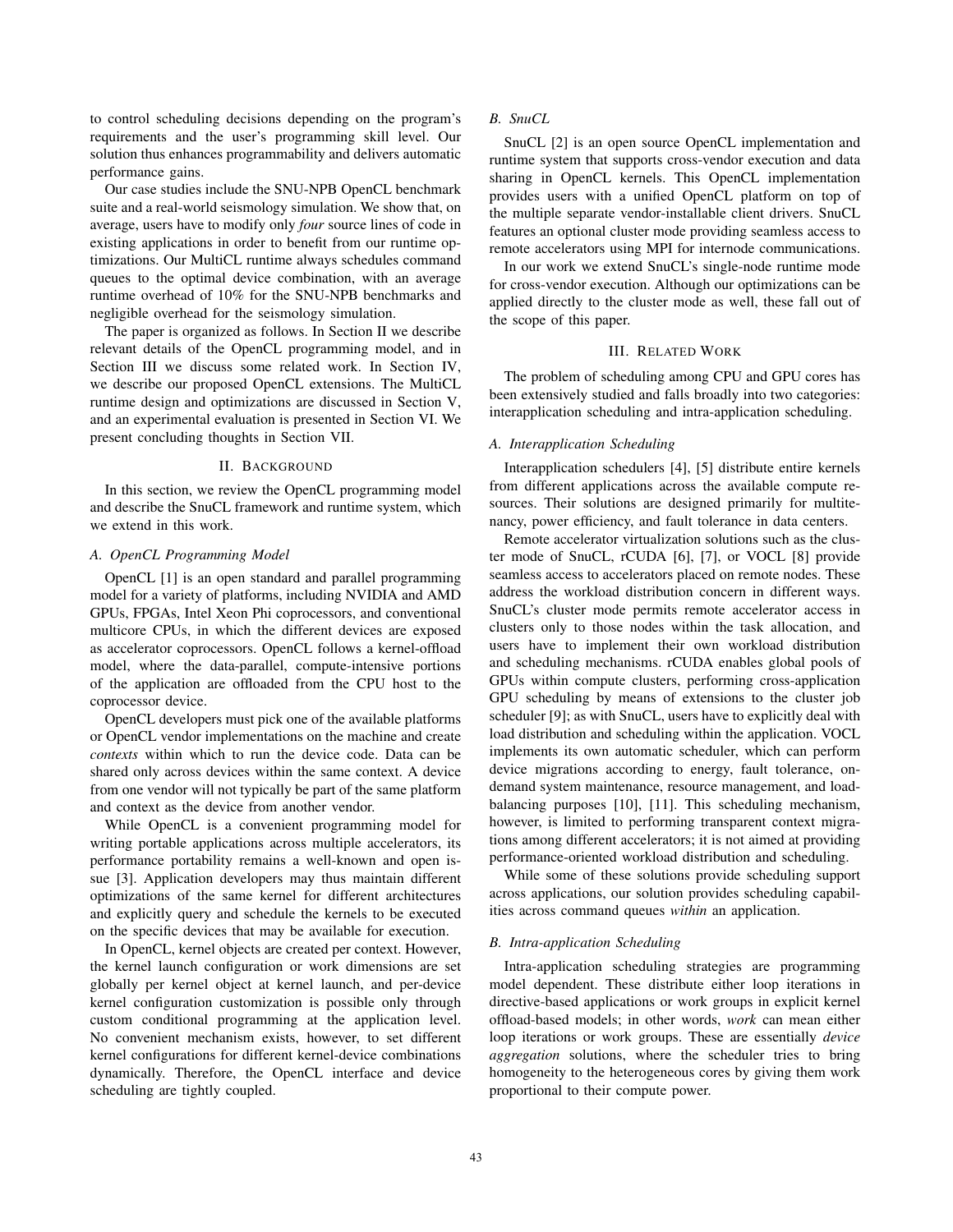The possibility of presenting multiple devices as a single device to the OpenCL layer and performing workload distribution internally has been previously explored. Both [12] and [13] use static load-partitioning approaches for intrakernel workload distribution, and the authors of [12] leverage their own API. FluidiCL [14] performs work stealing to dynamically distribute work groups among CPU and GPU cores with low overhead. Maestro [15] is another unifying solution addressing device heterogeneity, featuring automatic data pipelining and workload balancing based on a performance model obtained from install-time benchmarking. Maestro's approach requires autotunable kernels that obtain the size of their workloads at runtime as parameters. Qilin [16] does adaptive mapping of computation to CPU and GPU processors by using curve fitting against an evolving kernel performance database. These approaches provide fine-grained scheduling at the kernel or loop level and exploit data parallelism in applications. In contrast, our work performs coarser-grained scheduling at the *command queue* level to enable task parallelism between kernels and command queues in applications.

SOCL [17] also extends OpenCL to enable automatic task dependency resolution and scheduling, and performs automatic device selection functionality by performance modeling. It applies the performance modeling at kernel granularity, and this option is not flexible. In contrast, we perform workload profiling at synchronization epoch granularity. Our approach enables a more coarse-grained and flexible scheduling that allows making device choices for kernel groups rather than individual kernels. Also, our approach reduces the profile lookup time for aggregate kernel invocations, decreasing runtime overhead. In SOCL, dynamically scheduled queues are automatically distributed among devices, being bound for the entire duration of the program. In our work, conversely, we enable users to dynamically control the duration of queue–device binding for specific code regions for further optimization purposes. In addition, we enable scheduling policies at both the context level (*global*) and the command queue level (*local*). The latter may be set and reset during different phases of the program. Furthermore, our solution enables the launch configuration to be decoupled from the launch function, providing kernel– device configuration customization capabilities.

### IV. PROPOSED OPENCL EXTENSIONS

In this section we describe our proposed OpenCL API extensions (Table I) to express global and local scheduling policies and decouple kernel launches from the actual device.

### *A. Contextwide Global Scheduling*

To express global queue scheduling mechanisms, we propose a new context property called CL\_CONTEXT\_SCHEDULER. This context property can be assigned to a parameter denoting the global scheduling policy. Currently, we support two global scheduler policies: *round robin* and *autofit*. The round-robin policy schedules the command queue to the next available device when the

| TABLE I: Proposed OpenCL Extensions |  |  |  |
|-------------------------------------|--|--|--|
|-------------------------------------|--|--|--|

| <b>CL Function</b>                                                                 | <b>CL Extensions</b> | <b>Parameter Names</b>     | <b>Options</b> |  |
|------------------------------------------------------------------------------------|----------------------|----------------------------|----------------|--|
| clCreateContext                                                                    | New parameters       | CL_CONTEXT_SCHEDULER       | ROUND ROBIN    |  |
|                                                                                    | and options          |                            | AUTO FIT       |  |
| <b>clCreateCommandQueue</b>   New parameters<br>clSetCommandQueueSche<br>dProperty | New CL API           | SCHED OFF                  |                |  |
|                                                                                    |                      | SCHED AUTO STATIC          |                |  |
|                                                                                    |                      | SCHED AUTO DYNAMIC         |                |  |
|                                                                                    |                      | <b>SCHED KERNEL EPOCH</b>  |                |  |
|                                                                                    |                      | SCHED EXPLICIT REGION      | N/A            |  |
|                                                                                    |                      | <b>SCHED ITERATIVE</b>     |                |  |
|                                                                                    |                      | <b>SCHED COMPUTE BOUND</b> |                |  |
|                                                                                    |                      | SCHED IO BOUND             |                |  |
|                                                                                    |                      | SCHED_MEMORY_BOUND         |                |  |
| clSetKenelWorkGroupInfo                                                            | New CL API           | N/A                        | N/A            |  |

scheduler is triggered. This approach is expected to cause the least overhead but not always produce the optimal queue– device map. On the other hand, the autofit policy decides the most optimal queue–device mapping when the scheduler is triggered. The global policies, in conjunction with the local command queue specific options, will determine the final queue–device mapping.

### *B. Local Scheduling Options*

While command queues that are created within the same context share data and kernel objects, they also share the context's global scheduling policy. We extend the OpenCL command queue to specify a local scheduling option that is queue-specific. The combination of global and local scheduler policies can be leveraged by the runtime to result in a more optimal device mapping. The command queue properties are implemented as bitfields, and so the user can specify a combination of local policies.

Setting the command queue scheduling property to either SCHED\_AUTO\_\* or SCHED\_OFF determines whether the particular queue is opting in or out of the automatic scheduling, respectively. For example, an intermediate or advanced user may want to manually optimize the scheduling of just a subset of the available queues by applying the SCHED\_OFF flag to them, while the remaining queues may use the SCHED\_AUTO\_DYNAMIC flag to participate in automatic scheduling. Static vs. dynamic automatic scheduling provides a tradeoff between speed and optimality, which is explained in Section V. Command queue properties can also specify scheduler triggers to control the scheduling frequency and scheduling code regions. For example, the SCHED\_KERNEL\_EPOCH flag denotes that scheduling should be triggered after a batch of kernels (*kernel epoch*) is synchronized and not after individual kernels. The SCHED\_EXPLICIT\_REGION flag denotes that scheduling for the given queue is triggered between explicit start and end regions in the program, and the new clSetCommandQueueSchedProperty OpenCL command is used to mark the scheduler region and set more scheduler flags if needed. Queue properties may also be used to provide optimization hints to the scheduler. Depending on the expected type of computation in the given queue, the following properties may be used: SCHED\_COMPUTE\_BOUND, SCHED\_MEM\_BOUND, SCHED\_IO\_BOUND, or SCHED\_ITERATIVE. For example, if the SCHED\_COMPUTE\_BOUND flag is used, the runtime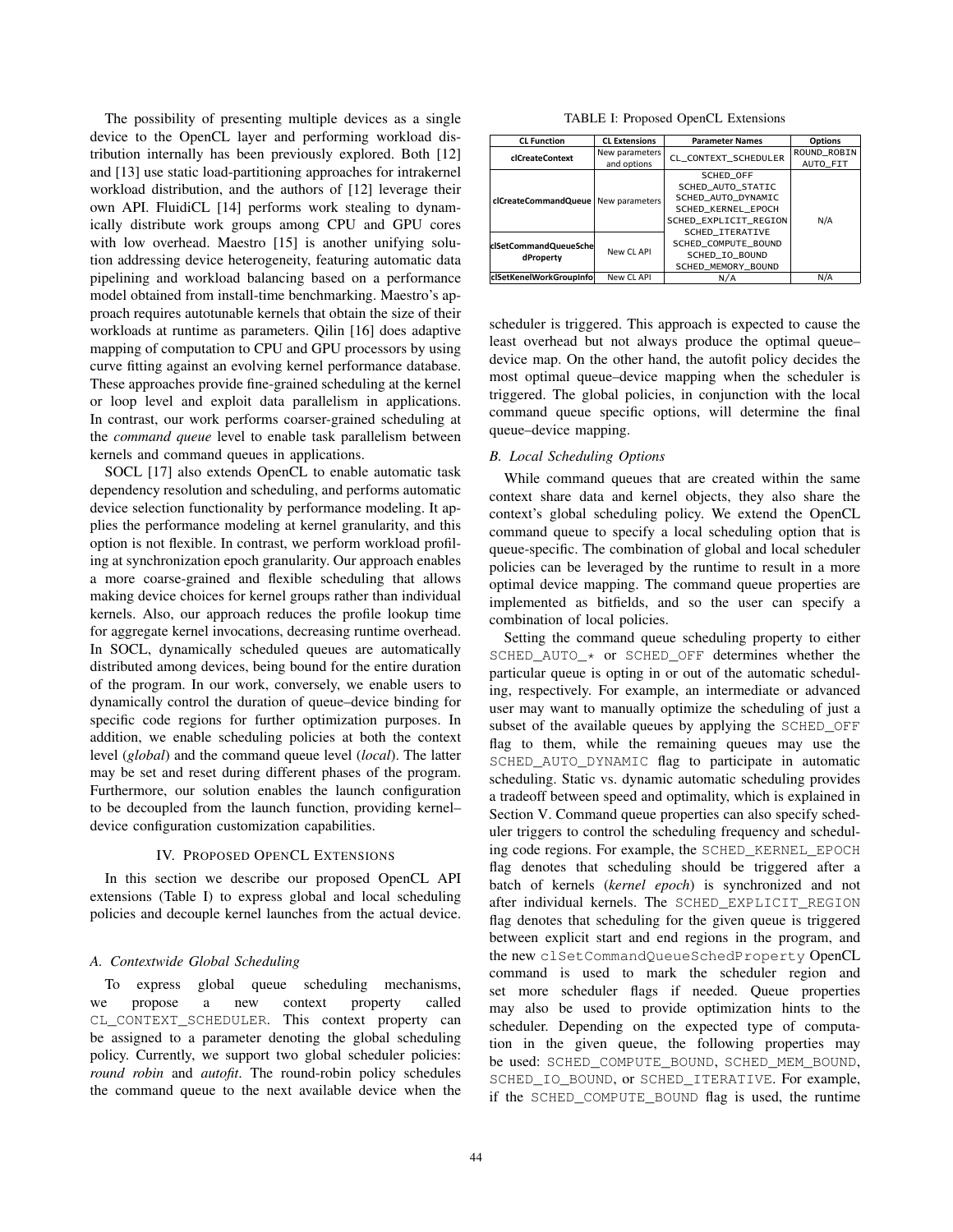chooses to perform minikernel profiling to reduce overhead (see Section V).

The proposed command queue properties are meant to be used as fine-tuning parameters for scheduling; their use by all programmers is not mandatory. Advanced users may choose to ignore all the properties completely and instead manually schedule all the queues, whereas intermediate users may have some knowledge of the program and may select a subset of properties as runtime hints (e.g., SCHED\_COMPUTE\_BOUND or SCHED\_IO\_BOUND) depending on the workload type. Nonexperienced users may just use SCHED\_AUTO\_DYNAMIC and ignore the rest of the properties, so that the runtime decides everything for them, at the expense of a potentially higher runtime overhead and lower performance.

### *C. Device-Specific Kernel Configuration*

The parameters to the OpenCL kernel launch functions include a command queue, a kernel object, and the kernel's launch configuration. The launch configuration is often determined by the target device type, and it depends on the device architecture. Currently, per-device kernel configuration customization is possible only through custom conditional programming at the application level. The device-specific launch function forces the programmer to manually schedule kernels on a device, which leads to poor programmability.

We propose a new OpenCL API function called clSetKernelWorkGroupInfo to independently set unique kernel configurations to different devices. The purpose of this function is to enable the programmer to separately express the different combinations of kernel configuration and devices beforehand so that when the runtime scheduler maps the command queues to the devices, it can also profile the kernels using the device-specific configuration that was set before. The clSetKernelWorkGroupInfo function may be invoked at any time before the actual kernel launch. If the launch configuration is already set before the launch for each device, the runtime simply uses the device-specific launch configuration to run the kernel on the dynamically chosen device. We do not change the parameters to the clEnqueueNDRangeKernel nor any other launch API, but the kernel configuration parameters are ignored if they are already set by using clSetKernelWorkGroupInfo.

#### *D. Discussion on Compatibility*

The function clCreateSubDevices from OpenCL 1.2 creates a group of cl\_device\_id subobjects from a parent device object. Our solution works seamlessly with cl\_device\_id objects that are returned either by the OpenCL platform or by the cl\_device\_id objects that are created by clCreateSubDevices. Our example scheduler handles all cl\_device\_id objects and makes queue–device mapping decisions uniformly.

Since our solution involves the most basic OpenCL objects (e.g., contexts, command queues, and kernels), our work is compatible with all OpenCL versions (1.0, 1.1, 1.2, and 2.0). Our work does not rely on characteristics of particular OpenCL versions, thus making it a generic and forward-compatible solution. New OpenCL 2.0 features, such as on-device queues, are worthy of separate studies and left for future work.

### V. THE MULTICL RUNTIME SYSTEM

In this section, we explain the design of the MultiCL runtime system and discuss key optimization tradeoffs.

### *A. Design*

The SnuCL runtime creates a *scheduler* thread per user process, but the default scheduler thread statically maps the incoming commands to the explicitly chosen target device—that is, manual scheduling. MultiCL is our extension of the SnuCL runtime, with the added functionality of automatic command queue scheduling support to OpenCL programs. MultiCL's design is depicted in the left portion of Figure 1. The user's command queues that are created with the SCHED\_OFF flag will be statically mapped to the chosen device, whereas those that have the SCHED\_AUTO flag are automatically scheduled by MultiCL. Further, the user-specified context property (e.g., AUTO\_FIT) determines the scheduling algorithm for the pool of dynamically mapped command queues. Once a user queue is mapped to the device, its commands are issued to the respective device-specific queue for final execution.

The MultiCL runtime consists of three modules: (1) device profiler, where the execution capabilities (memory, compute, and I/O) of the participating devices are collected or inferred; (2) kernel profiler, where kernels are transformed and their execution times on different devices are measured or projected; and (3) device mapper, where the participating command queues are scheduled to devices so that queue completion times are minimal. The OpenCL functions that trigger the respective modules are shown in the right portion of Figure 1.

*Device Profiler:* The device profiler, which is invoked once during the clGetPlatformIds call, retrieves the static device profile from the profile cache. If the profile cache does not exist, then the runtime runs data bandwidth and instruction throughput benchmarks and caches the measured metrics as static per-device profiles in the user's file system. The profile cache location can be controlled by environment variables. The benchmarks are derived from the SHOC benchmark suite [18] and NVIDIA SDK and are run for data sizes ranging from being latency bound to bandwidth bound. Benchmarks measuring host-to-device (H2D) bandwidths are run for all the CPU socket–device combinations, whereas the deviceto-device (D2D) bandwidth benchmarks are run for all device– device combinations. These benchmarks are included as part of the MultiCL runtime. Bandwidth numbers for unknown data sizes are computed by using simple interpolation techniques. The instruction throughput of a device (or peak flop rate) can also be obtained from hardware specifications and manually included in the device profile cache. The benchmarks are run again only if the system configuration changes, for example, if devices are added or removed from the system or the device profile cache location changes. In practice, however, the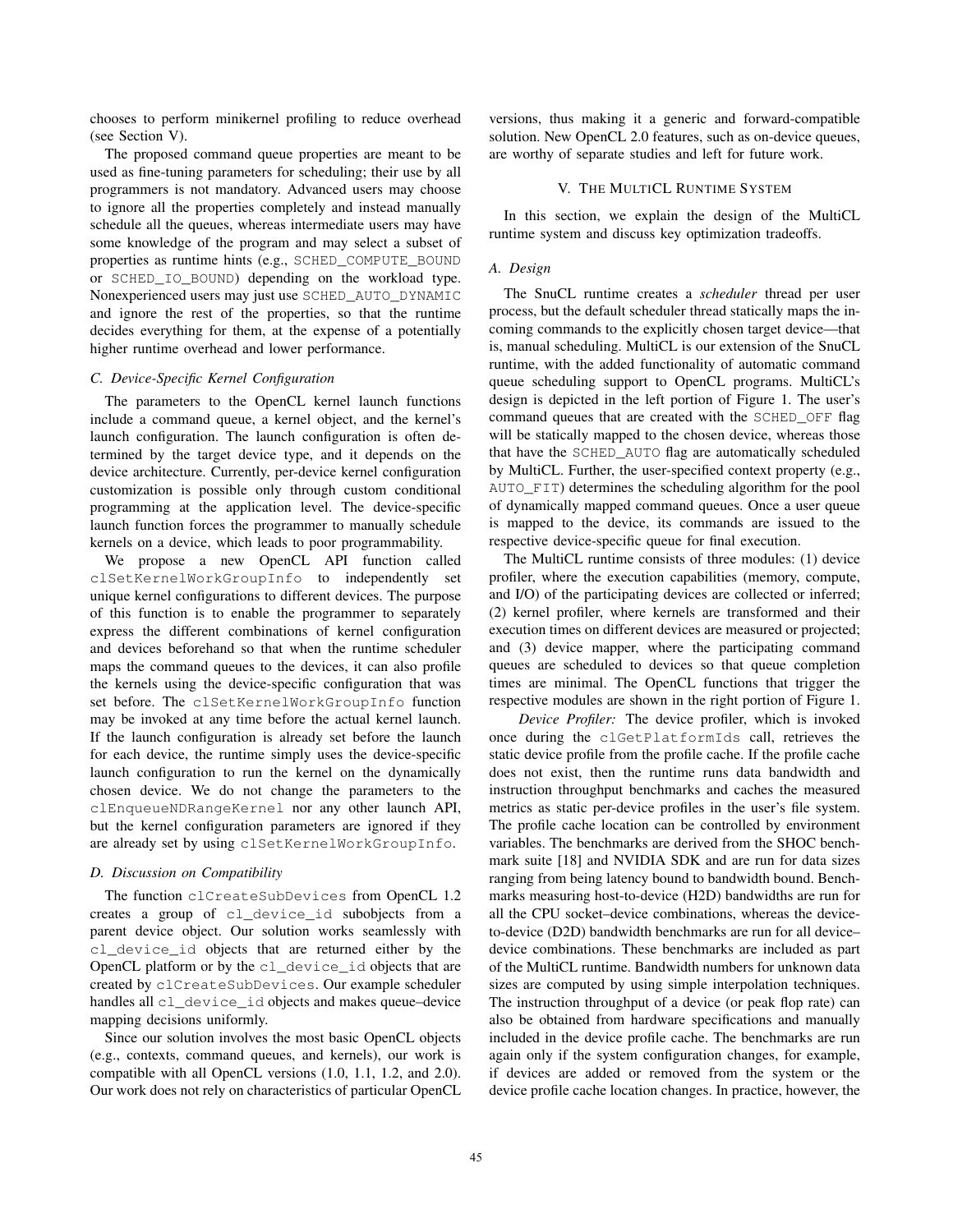

Fig. 1: Left: MultiCL runtime design and extensions to SnuCL. Right: Invoking MultiCL runtime modules in OpenCL programs.

runtime just reads the device profiles from the profile cache once at the beginning of the program.

*Kernel Profiler:* Kernel execution times can be estimated by performance modeling or performance projection techniques, but these approaches either are done offline or are impractical because of their large runtime overheads. We follow a more practical approach in that we run the kernels once per device and store the corresponding execution times as part of the kernel profile. Arguably, this approach may cause potential runtime overhead to the current programs; in this section we therefore discuss several ways to mitigate the overhead. Our experiments (Section VI) indicate that, upon applying the runtime optimizations, the runtime overhead is minimal or sometimes negligible while the optimal device combinations are chosen for the given kernels. Static kernel transformations, such as minikernel creation, are performed during clCreateProgramWithSource and clBuildProgram, whereas dynamic kernel profiling is done at synchronization points or at user-defined code regions.

*Device Mapper:* Each clEnqueue- command is intercepted by the device mapper, and the associated queue is added to a ready queue pool for scheduling. We use the per-queue aggregate kernel profiles and apply a simple dynamic programming approach to determine the ideal queuedevice mapping that minimizes the concurrent execution time. The dynamic programming approach guarantees ideal queue– device mapping and, at the same time, incurs negligible overhead because the number of devices in present-day nodes is not high. Once the scheduler is invoked and maps the queue to a device, the queue is removed from the queue pool, and its commands are issued to the new target device. On the one hand, the scheduler can *actively* be invoked for every kernel invocation, but that approach can cause significant runtime overhead due to potential cross-device data migration. On the other hand, the runtime can simply aggregate the profiled execution costs for every enqueue command, and the scheduler can be invoked at synchronization epoch boundaries or at any other user-specified location in the program. The scheduler options discussed in the previous section can be used to control the frequency and location of invoking the scheduler, which can further control the overhead vs. optimality tradeoff.

## *B. Static Command Queue Scheduling*

Users can control which command queues participate in static queue scheduling (SCHED\_AUTO\_STATIC) and which of them are scheduled dynamically (SCHED\_AUTO\_DYNAMIC). In the static command queue scheduling approach, we use the device profiler and device mapper modules of our runtime and do not perform dynamic kernel profiling; in other words, we statically decide the command queue schedules based only on the device profiles. Users can select this mode as an approximation to reduce scheduling overhead, but the optimal device may not be selected certain times. The MultiCL runtime uses the command queue properties (compute intensive, memory intensive, or I/O intensive) as the selection criterion and chooses the best available device for the given command queue.

### *C. Dynamic Command Queue Scheduling*

In the dynamic command queue scheduling approach, we use the kernel profiling and device mapping modules of our runtime and selectively use the device profiling data. That is, we dynamically decide the command queue schedules based only on the kernel and device profiles. Users can choose runtime options to mitigate the runtime overhead associated with dynamic kernel profiling.

*1) Kernel Profile Caching for Iterative Kernels:* We cache the kernel profiles in memory as key–value pairs, where the key is the kernel name and the value is its performance vector on the devices. The cached kernel profiles are used to schedule future kernel invocations. We define a *kernel epoch* as a collection of kernels that have been asynchronously enqueued to a command queue. Synchronizing after a kernel epoch on the command queue will block until all the kernels in the epoch have completed execution. We also cache the performance profiles of kernel epochs for further overhead reduction. The key for a kernel epoch is just the set of the participating kernel names, and the value is the aggregate performance vector of the epoch on all the devices. The user can provide runtime options to batch schedule either kernel epochs or individual kernels. Our approach significantly reduces kernel profiling overhead.

Iterative kernels benefit the most because of kernel reuse. Arguably, some kernels may perform differently across iterations, however, or their performances may change periodically depending on the specific phase in the program. To address this situation, the user can set a program environment flag to denote the iterative scheduler frequency, which tells our scheduler when to recompute the kernel profiles and rebuild the profile cache. In practice, we have found iterative kernels to have the least overhead, because the overhead that is incurred during the first iteration or a subset of iterations is amortized over the remaining iterations.

*2) Minikernel Profiling for Compute-Intensive Kernels:* While kernel profile caching helps iterative applications, noniterative applications still incur profiling overhead, a situation that is especially true for compute-intensive kernels. To select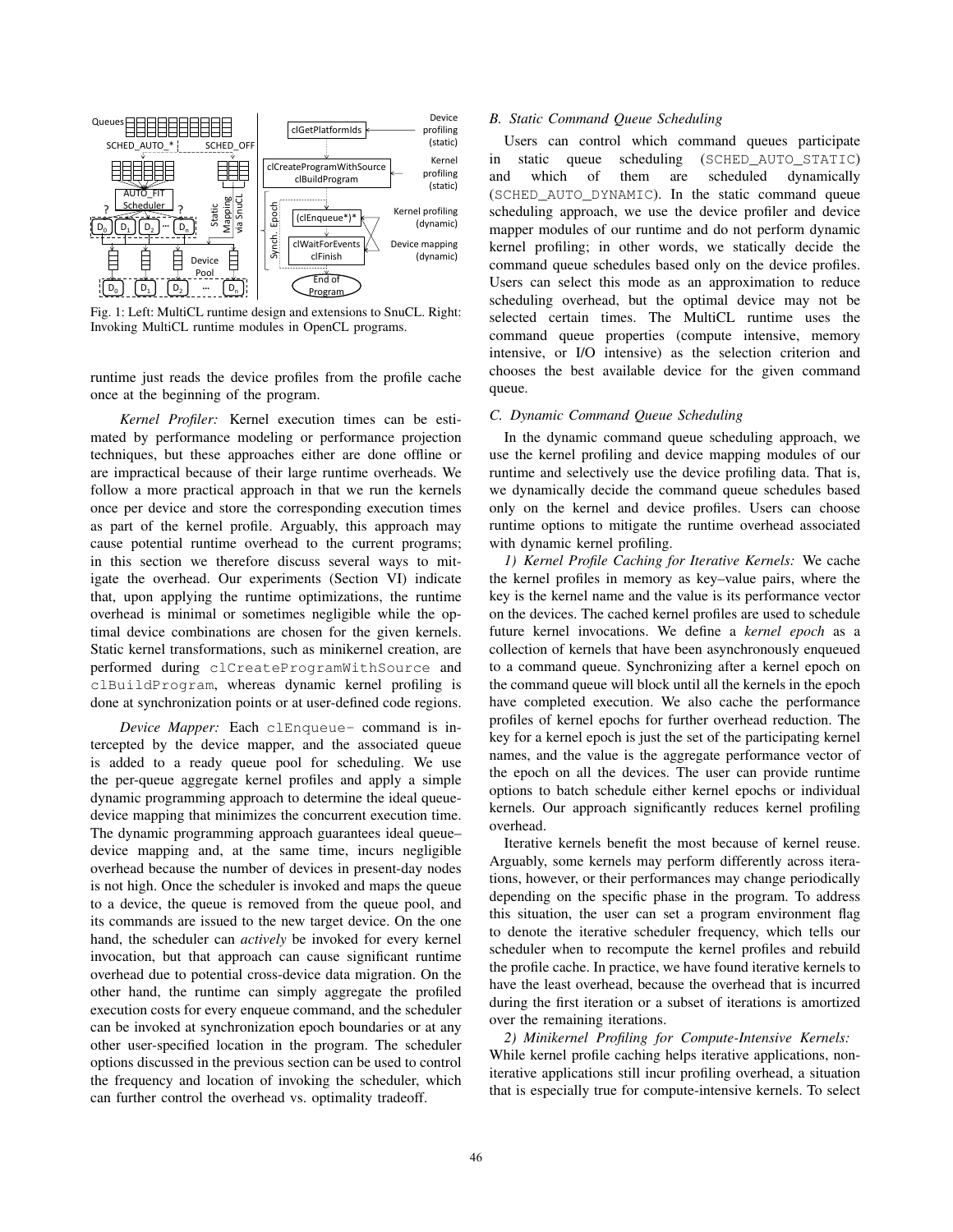```
1 Lernel void f \circ \circ (\dots) {<br>2 /* MultiCL inserts the
2 /* MultiCL inserts the below transformation code
3 to run only the first workgroup (minikernel) */
4 if(get_group_id(0)+get_group_id(1)+get_group_id(2)!=0)
\begin{array}{c|c} 5 & \text{return;} \\ 6 & \end{array}6 /* ... actual kernel code ... */
7 }
```
Fig. 2: Minikernel transformation example.

the best device, we need to know only the kernel's *relative* performances and not necessarily the absolute kernel performances. Therefore, we create a technique called *minikernel profiling*, which is conceptually similar to our miniemulation technique [19], where we run just a single workgroup of the kernel on each participating device and collect the relative performances in the kernel profiles. Our approach dramatically reduces runtime overhead, as discussed in Section VI. The minikernel profiling approach is best suited for those kernels whose workgroups often exhibit similar behavior and share similar runtime statistics, a situation typical of data-parallel workloads. Minikernel profiling is enabled by using the SCHED\_COMPUTE\_BOUND flag. However, users who want more profiling accuracy for the given workload can simply ignore the flag to enable full kernel profiling, but with some runtime overhead.

To implement minikernel profiling, we cannot simply launch a kernel with a single workgroup, because the kernel's work distribution logic may not guarantee a reduction in the profiling overhead. Instead, we modify the source kernel to create a *minikernel*, and we insert a conditional that allows just the first workgroup to execute the kernel and force all the other workgroups to return immediately (e.g., Figure 2). We profile the minikernel with the same launch configuration as the original kernel, so the kernel's work distribution does not change the amount of work done by the first workgroup. Our approach thus guarantees reduction in the profiling overhead.

We intercept the clCreateProgramWithSource call and create a minikernel object for every kernel. We build the program with the new minikernels into a separate binary by intercepting the clBuildProgram call. While this method doubles the OpenCL build time, we consider this to be an initial setup cost that does not change the actual runtime of the program. We note also that the minikernel profiling approach requires access to the kernel source in order to perform the optimization.

*3) Data Caching for I/O-Intensive Kernels:* One of the steps in kernel profiling is to transfer the input data sets from the source device to each participating device before profiling them. Clearly, the data transfer cost adds to the runtime overhead. With  $n$  devices, the brute-force approach involves making D2D data transfers  $n - 1$  times from the source device to every other device, followed by an intradevice data transfer at the source. However, the current vendor drivers do not support direct D2D transfer capabilities across vendors and device types. Thus, each D2D transfer is performed as a D2H-H2D double operation via the host memory, which means that there will be  $n - 1$  D2H and  $n - 1$  H2D operations.<sup>1</sup> Recognizing, however, that the host memory is shared among all the devices within a node, we optimize the data transfer step by doing just a single D2H copy from the source device to the host, followed by  $n-1$  H2D data transfers. In addition, we cache the incoming data sets in each destination device so that if our device mapper decides to migrate the kernel to a different target device, the required data is already present in the device. With this optimization, however, we trade off increased memory footprint in each device for less datatransfer overhead.

### VI. EVALUATION

We describe the experimental setup and demonstrate the efficacy of our runtime optimizations using a benchmark suite and a real-world seismology simulation application.

## *A. Experimental Setup*

Our experimental compute node has a dual-socket octcore AMD Opteron 6134 (Magny-Cours family) processor and two NVIDIA Tesla C2050 GPUs, thus forming three OpenCL devices (1 CPU and 2 GPU devices). Each CPU node has 32 GB of main memory, and each GPU has 3 GB of device memory. We use the CUDA driver v313.30 to manage the NVIDIA GPUs and the AMD APP SDK v2.8 to drive the AMD CPU OpenCL device. The network interface is close to CPU socket 0, and the two NVIDIA GPUs have affinity to socket 1, which creates nonuniform host–device and device–device distances (and therefore data transfer latencies) depending on the core affinity of the host thread. The MultiCL runtime scheduler incorporates the heterogeneity in compute capabilities as well as device distances when making device mapping decisions.

### *B. Applications and Results*

We first present our evaluation of the NAS Parallel Benchmarks. We then discuss the results we obtained for the seismology application.

*1) NPB:* The NAS Parallel Benchmarks (NPB) [20] are designed to help evaluate current and future parallel supercomputers. The SnuCL team recently developed the SNU-NPB suite [21], which consists of the NPB benchmarks ported to OpenCL. The SNU-NPB suite also has a multidevice version of the OpenCL code (SNU-NPB-MD) to evaluate OpenCL's scalability. SNU-NPB-MD consists of six applications: BT, CG, EP, FT, MG, and SP. The OpenCL code is derived from the MPI Fortran code that is available in the "NPB3.3-MPI" suite and is not heavily optimized for the GPU architecture. For example, Figure 3 shows that for the single-device version, most of the benchmarks run better on the CPU but the degree of speedup varies, whereas EP runs faster on the GPU. These results mean that the device with the highest theoretical peak performance and bandwidth—that is, the GPU—is not always the best choice for a given kernel.

<sup>1</sup>GPUDirect for NVIDIA GPUs has markedly limited OpenCL support.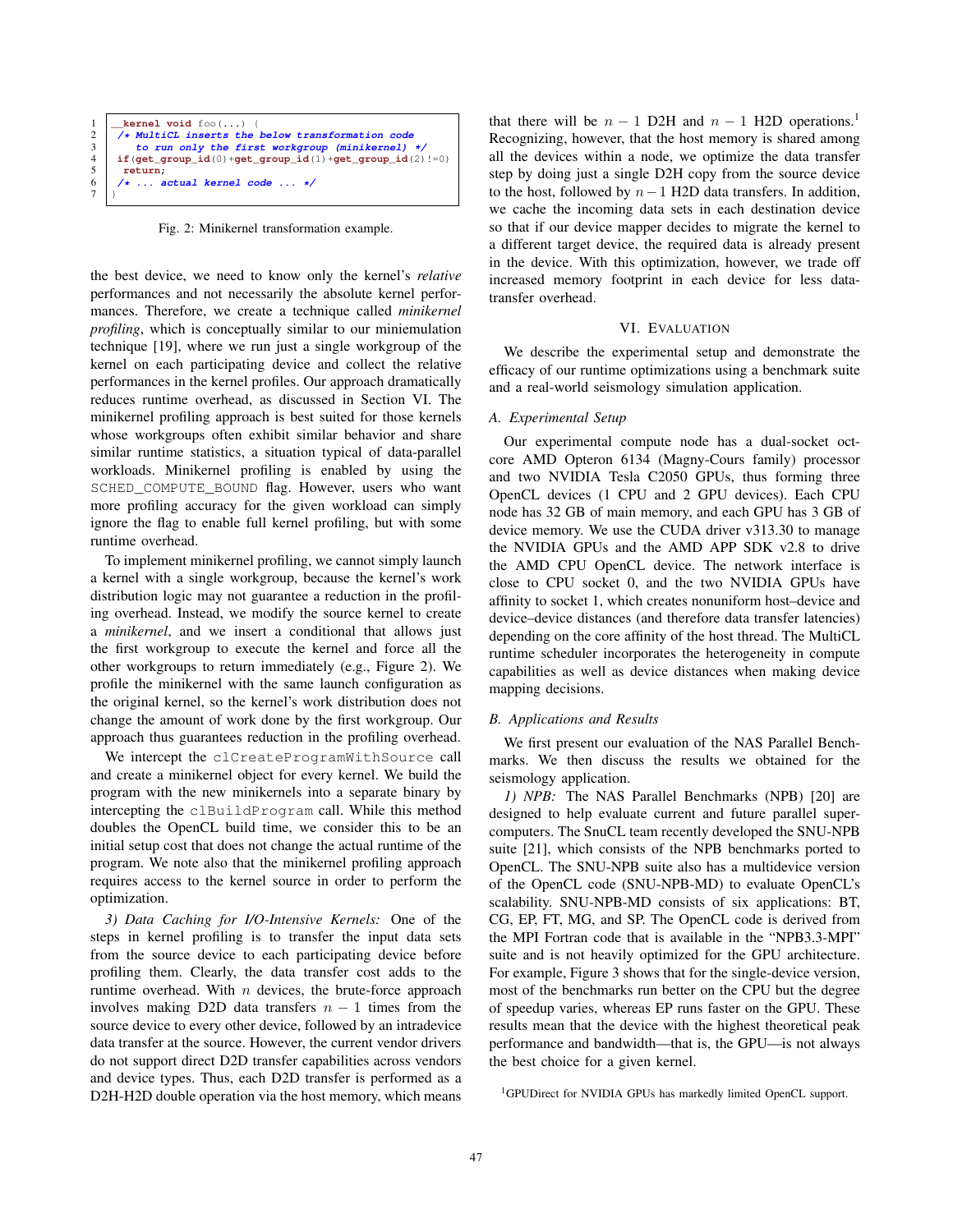Each SNU-NPB-MD benchmark has specific restrictions on the number of command queues that can be used depending on its data and task decomposition strategies, as documented in Table II. Also, the amount of work assigned per command queue differs per benchmark. That is, some create constant work per application, and the work per command queue decreases for more queues; others create constant work per command queue, and the work per application increases for more queues. To use more command queues than the available devices in the program, one could write a simple roundrobin queue–device scheduler, but an in-depth understanding of the device architecture and node topology is needed for ideal scheduling. Also, some kernels have different devicespecific launch configuration requirements depending on the resource limits of the target devices; and, by default, these configurations are specified only at kernel launch time. Moreover, such kernels are conditionally launched with different configurations depending on the device type (CPU or GPU). In order to *dynamically* choose the ideal kernel–device mapping, a scheduler will need the launch configuration information for all the target devices before the actual launch itself.

We enable MultiCL's dynamic command queue scheduling by making the following simple code extensions to each benchmark: (1) we set the desired scheduling policy to the context during context creation, and (2) we set individual command queue properties as runtime hints at command queue creation or around explicit code regions. In some kernels, we also use the clSetKernelWorkGroupInfo function to separately express the device-specific kernel launch configurations to the runtime, so that the scheduler can have the flexibility to model the kernel for a particular device along with the correct corresponding kernel launch configuration. These simple code changes, together with the MultiCL runtime optimizations, enable the benchmarks to be executed with ideal queue–device mapping. The application developer has to think only about the data-task decompositions among the chosen number of command queues and need not worry about the underlying node architecture.

Table II also shows our chosen MultiCL scheduler options for the different benchmarks. The iterative benchmarks typically have a "warmup" phase during the loop iterations, and we consider them to be ideal candidates for *explicit* kernel profiling because they form the most representative set of commands that will be consistently submitted to the target command queues. For such iterative benchmarks, we set the command queues with the SCHED\_EXPLICIT\_REGION property at creation time and trigger the scheduler explicitly around the warmup code region. We call clSetCommandQueueSchedProperty with the SCHED\_AUTO and SCHED\_OFF flags to start and stop scheduling, respectively. Other code regions were not considered for explicit profiling and scheduling because they did not form the most representative command set of the benchmark. We also did not choose the *implicit* SCHED\_KERNEL\_EPOCH option for iterative benchmarks because the warmup region spanned across multiple kernel

TABLE II: SNU-NPB-MD benchmarks, their requirements, and our custom scheduler options.

|                       |               | Bench. Classes Cmd. Queues | OpenCL Scheduler Option(s) |  |
|-----------------------|---------------|----------------------------|----------------------------|--|
| <b>BT</b>             |               | $S.W.A.$ Square: 1,4       | SCHED EXPLICIT REGION,     |  |
|                       | в             |                            | clSetKernelWorkGroupInfo   |  |
| CG                    |               | S, W, A, Power of 2:       | SCHED EXPLICIT REGION      |  |
|                       | B.C           | 1.2.4                      |                            |  |
| S.W.A.<br>EP<br>B.C.D |               | Any: $1,2.4$               | SCHED KERNEL EPOCH,        |  |
|                       |               | SCHED COMPUTE BOUND        |                            |  |
| FT                    | S.W.A         | Power of 2:                | SCHED EXPLICIT REGION,     |  |
|                       |               | 1.2.4                      | clSetKernelWorkGroupInfo   |  |
| MG                    | S.W.A.<br>в   | Power of 2:<br>1.2.4       | SCHED EXPLICIT REGION      |  |
| <b>SP</b>             | S.W.A.<br>B.C | Square: 1,4                | SCHED EXPLICIT REGION      |  |



Fig. 3: Relative execution times of the SNU-NPB benchmarks on CPU vs. GPU.

epochs and the aggregate profile of the region helped generate the ideal queue–device mapping. On the other hand, the EP benchmark (random number generator) is known to be very compute intensive and not iterative. At command queue creation time, we simply set the SCHED\_KERNEL\_EPOCH and SCHED\_COMPUTE\_INTENSIVE properties as runtime hints, which are valid for the queue's lifetime. In the BT and FT benchmarks, we additionally use our proposed clSetKernelWorkGroupInfo OpenCL API (see Section IV) to set CPU- and GPU-specific kernel launch parameters. The parameters that are later passed to clEnqueueNDRangeKernel are ignored by the runtime. This approach decouples the kernel launch from a particular device, thus enabling the runtime to dynamically launch kernels on the ideal device with the right device-specific kernel launch configuration.

We evaluate each benchmark with problem sizes from the smallest (S) to the largest problem size that fits on each available device, as specified in Table II. Figure 4 shows a performance comparison of automatic scheduling performed by MultiCL with manual round-robin techniques as the base-



Fig. 4: Performance overview of SNU-NPB-MD for manual and our automatic scheduling. Number of command queues: 4; available devices: 1 CPU and 2 GPUs.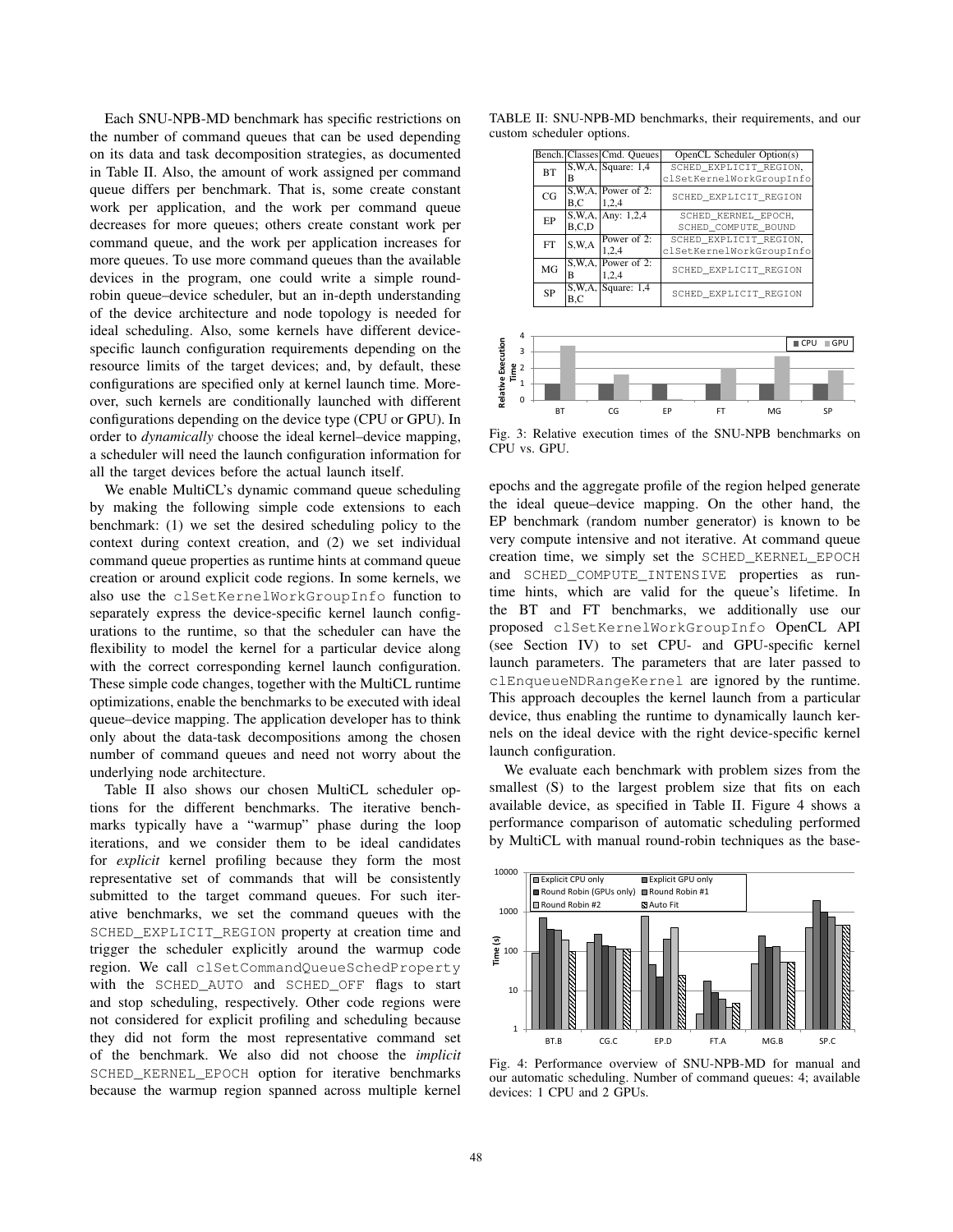

Fig. 5: Distribution of SNU-NPB-MD kernels to devices for manual and MultiCL's automatic scheduling. Number of command queues: 4; available devices: 1 CPU and 2 GPUs.

line. The benchmark class in the figure denotes the largest problem size for that application that could fit on the device memories, and each benchmark uses four command queues. One can schedule four queues among three devices (2 GPUs and 1 CPU) in  $3<sup>4</sup>$  ways, but for our demonstration purpose we showcase a few explicit schedules that we consider are more likely to be explored by users: (1) CPU-only assigns all four command queues to the CPU; (2) GPU-only assigns all four command queues to one of the GPUs; (3) round-robin (GPUs) assigns two queues each to the two GPUs; (4) round-robin #1 assigns two queues to one GPU, one queue to the other GPU, and one queue to the CPU; and (5) round-robin #2 assigns two queues to the CPU and one queue to each GPU. Since five benchmarks perform better on the CPU and EP works best on the GPU, we consider some of the above five schedules to form the best and worst queue–device mappings and expect the MultiCL scheduler to automatically find the best queue– device mapping.

We define the profiling overhead of our scheduler as the difference between the performance obtained from the ideal queue–device mapping and that obtained from the scheduler driven queue–device mapping, expressed as a percentage of the ideal performance, that is,  $\frac{T_{scheduled} - map - T_{ideal\_map}}{T_{ideal\_map}} * 100$ . Figure 4 shows that automatic scheduling using the MultiCL runtime achieves near-optimal performances, which indirectly means ideal queue–device mapping. The geometric mean of the overall performance overhead is 10.1%. The overhead of FT is more than that of the other benchmarks, and we analyze this overhead in the next paragraph. Figure 5 shows how the performance model in MultiCL's scheduler has distributed the kernels among the available devices. A close comparison with the benchmarks' CPU vs. GPU performance from Figure 3 indicates that our scheduler maps queues to devices in a nearideal manner. For example, Figure 3 indicates that the BT and MG benchmarks perform much better on the CPU than on the GPU, and Figure 5 indicates that our scheduler has assigned most of the kernels from all iterations to the CPU and almost none to the GPU. Similarly, EP performs best on the GPU (Figure 3), and we see that our scheduler has assigned all the kernels to the GPU. The other benchmarks are still better on the CPU but to a lower degree; and thus we see that the CPU



Fig. 6: Profiling (data transfer) overhead for the FT (Class A) benchmark.



Fig. 7: Effect of data caching in reducing profiling overhead for the FT (Class A) benchmark.

still gets a majority of the kernels but that the GPUs also get their share of work. We see similar trends for the other problem classes and other command queue numbers as well, but for brevity we have not included them in the paper.

*Effect of Data Transfer Overhead in Scheduling:* The FT benchmark distributes the input data among the available command queues; that is, the data per queue decreases as the number of queues increases. The MultiCL runtime performs kernel profiling only once per device for performance estimation; hence, the cost is amortized for more command queues, and our profiling overhead reduces. While Figure 4 indicates that the profiling overhead in FT is about 45% when compared with the ideal queue–device mapping and when four command queues are used, Figure 6 indicates that the profiling overhead decreases with increasing command queues. Further, Figure 7 indicates that our data-caching optimization caches the profiled data on the host and reduces the D2D transfer overhead consistently by about 50% during kernel profiling. Although the other benchmarks work on similar data footprints in memory, they do not transfer as much data as FT does, and thus they exhibit apparently negligible data transfer overhead while scheduling.

*Effect of Minikernel Profiling in Scheduling:* The EP benchmark does random number generation on each device



Fig. 8: Impact of minikernel profiling for the EP benchmark.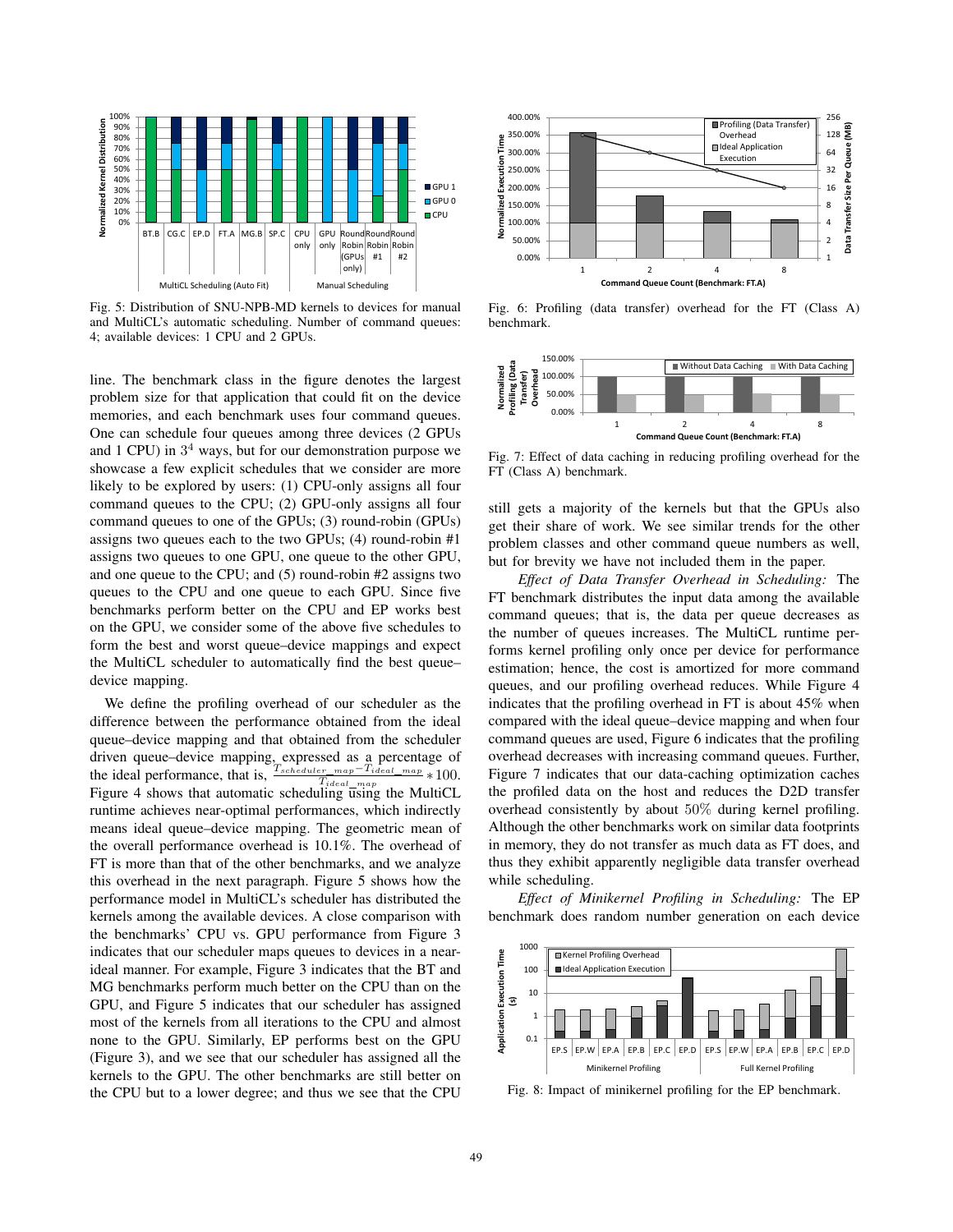and is highly compute intensive, and the CPU (nonideal device) can be up to  $20 \times$  slower than the GPU (ideal device) for certain problem sizes. Since the full kernel profiling approach runs the entire kernel on each device before device selection, the runtime overhead compared with that of the ideal device combination can also be about  $20\times$ , as shown in Figure 8. Moreover, running the full kernel means that the profiling overhead increases for larger problem sizes. On the other hand, our minikernel profiling approach just runs a single workgroup on each device, and we can see that it incurs a *constant* profiling overhead for any problem size. Minikernel profiling thus dramatically reduces the profiling overhead to only about 3% for large problem sizes, while making optimal device mapping. We perform minikernel profiling for all the other benchmarks as well; but since they are not as compute intensive as EP, the apparent benefits are negligible.

*Summary:* We make parametric changes to at most four OpenCL functions in existing benchmarks and trigger the MultiCL runtime to automatically schedule the command queues and map them to the ideal combination of devices. We choose the autofit global scheduler for the context, while the command queues choose either the explicit region or kernel epoch local scheduler options. The MultiCL scheduler performs static device profiling to collect the device distance metrics, performs dynamic kernel profiling to estimate the kernel running costs, and then computes the aggregate cost metric from the data transfer and kernel execution costs. We derive the data transfer costs based on the device profiles, and the kernel profiles provide the kernel execution costs. We use the aggregate cost metric to compute the ideal queue–device mapping.

*2) Seismology Modeling Simulation:* FDM-Seismology is an application that models the propagation of seismological waves based on the finite-difference method by taking the Earth's velocity structures and seismic source models as input [22]. The application implements a parallel velocity-stress, staggered-grid finite-difference approach for propagation of waves in a layered medium. In this method, the domain is divided into a three-dimensional grid, and a one-point integration scheme is used for each grid cell. Since the computational domain is truncated in order to keep the computation tractable, absorbing boundary conditions are placed around the region of interest to keep the reflections minimal when boundaries are impinged by the outgoing waves. This strategy helps simulate unbounded domains. The simulation iteratively computes the velocity and stress wavefields within a given subdomain. Moreover, the wavefields are divided into two independent regions, and each region can be computed in parallel. The reference code of this simulation is written in Fortran [23].

For our experiments, we extend an existing OpenCL implementation [24] of the FDM-Seismology simulation as the baseline. The OpenCL implementation divides the kernels into velocity and stress kernels, where each of these sets computes the respective wavefields at its two regions. The velocity wavefields are computed by using 7 OpenCL kernels, 3 of which are used to compute on region-1 and the other 4 kernels



Fig. 9: FDM-Seismology performance overview.

to compute on region-2. Similarly, the stress wavefields are computed by using 25 OpenCL kernels, 11 of which compute on region-1 and 14 kernels compute on region-2. We have two OpenCL implementations of the simulation: (1) *columnmajor data*, which directly follows Fortran's column major array structures, and (2) *row-major data*, which uses row major array structures and is more amenable for GPU execution. Moreover, since the two wavefield regions can be computed independently, their corresponding kernels are enqueued to separate command queues. In our experimental system, the two command queues can be scheduled on the three OpenCL devices in  $3<sup>2</sup>$  different ways. Figure 9 demonstrates the performance of both versions of the kernels on different device combinations. We see that the column-major version performs best when all the kernels are run on a single CPU and performs worst when all of them are run on a single GPU; the performance difference between the two queue–device mappings is  $2.7 \times$ . On the other hand, the row-major version is best when the command queues are distributed across two GPUs and is  $2.3\times$  better than the performance from the worstcase mapping of all kernels on a single CPU.

We compare the performance of two global contextwide schedulers, *round robin* and *autofit*, by simply setting the context property to either the ROUND\_ROBIN or AUTO\_FIT values, respectively. FDM-Seismology has regular computation per iteration, and each iteration consists of a single synchronization epoch of kernels. Thus, as our local scheduler, we can either choose the implicit SCHED\_KERNEL\_EPOCH at queue creation time or choose the SCHED\_EXPLICIT\_REGION and turn on automatic scheduling explicitly just for the first iteration by using clSetCommandQueueSchedProperty. We use the SCHED\_KERNEL\_EPOCH option in our experiments, but the final mapping and profiling overhead is expected to be the same for the other option as well. Figure 9 shows that the autofit scheduler maps the devices optimally for both code versions. The performance of the autofit case is similar to the CPU-only case for the column-major code and is similar to the dual-GPU case for the row-major version of the code, with a negligible profiling overhead of less than 0.5%. On the other hand, the round-robin scheduler always chooses to split the kernels among the two GPUs and hence does not provide the best combination for the column-order version of the code. Figure 10 shows that for the autofit scheduler, although the first iteration incurs runtime overhead, the added cost gets amortized over the remaining iterations.